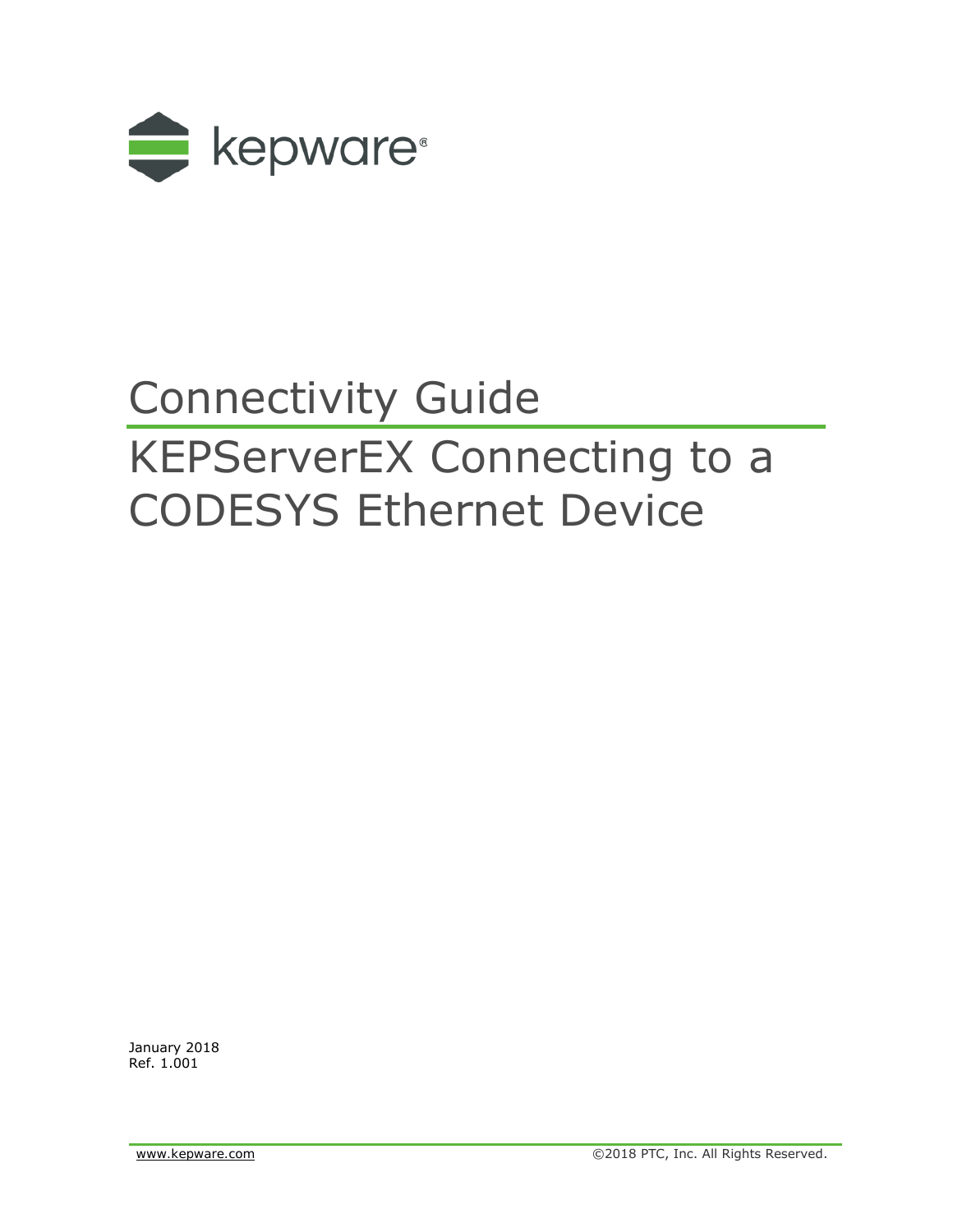## Table of Contents

| 2 <sub>1</sub> |    |                                                              |  |
|----------------|----|--------------------------------------------------------------|--|
|                | 21 | Tested CODESYS Devices and their Communication Parameters1   |  |
| 3.             |    |                                                              |  |
|                |    | 3.1 All Devices Running CODESYS Runtime and their Associated |  |
|                |    |                                                              |  |
|                |    | 3.2 All Products Running CODESYS Runtime by Company4         |  |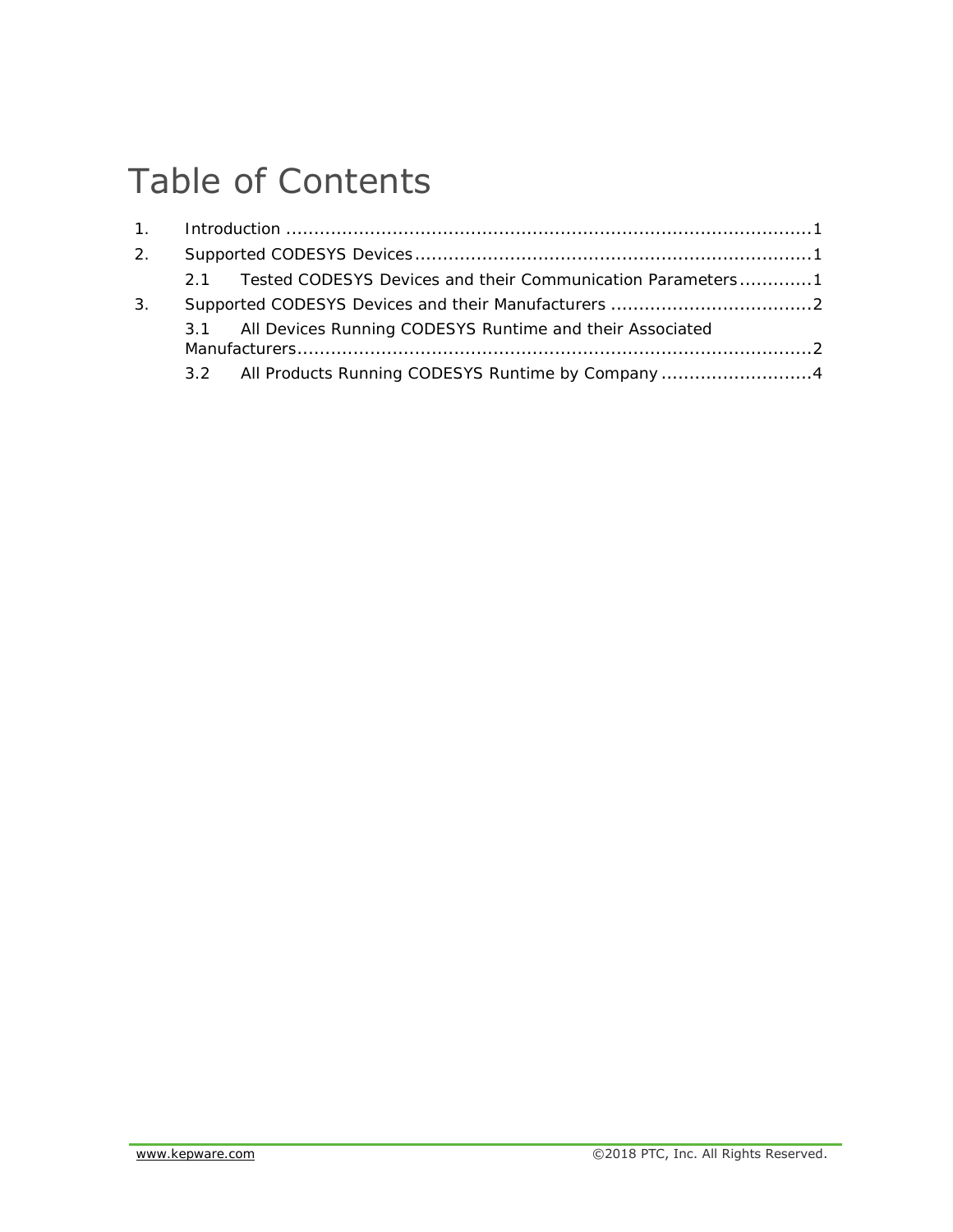## <span id="page-2-0"></span>1. Introduction

CODESYS® develops a runtime engine that includes a protocol stack which can run on many different devices. PLC vendors can design and/or manufacture the hardware using CODESYS for the runtime engine and protocol stack. The hardware platform determines the configuration settings for connecting to a CODESYS device from Kepware's CODESYS Ethernet driver, therefore configuration settings can vary from one device to another.

Once the IP address and appropriate port are selected, all devices that support CODESYS 3.X should connect to KEPServerEX® with the default settings. Devices that support CODESYS 2.3 require additional communication settings.

## <span id="page-2-1"></span>2.Supported CODESYS Devices

The following table is a summary outline of devices tested by Kepware and their associated settings.

|                                 |                                      |                  | <b>Communication Parameters</b>    |         |          |                                                        |                                     |                |                   |
|---------------------------------|--------------------------------------|------------------|------------------------------------|---------|----------|--------------------------------------------------------|-------------------------------------|----------------|-------------------|
|                                 |                                      | Model            | Address<br>$\overline{\mathbb{L}}$ | Port    | Protocol | Motorola<br>Order<br>Byte<br>$\triangleright$<br>Layer | Motorola<br>Order<br>Byte<br>Device | Login<br>PLC   | ELAU-Max4 Version |
|                                 | Wago 750-8100                        | V3               |                                    | 11740   | N/A      | N/A                                                    | N/A                                 | N/A            | N/A               |
| <b>Devices</b><br><b>Tested</b> | Schneider<br>PacDrive LMC<br>Pro2    | V3               | Address<br>V2.3                    | 11740   | N/A      | N/A                                                    | N/A                                 | N/A            | N/A               |
|                                 | Wago 750-842                         |                  |                                    | 2455    | Level 2  | Enable                                                 | Enable                              | <b>Disable</b> | <b>Disable</b>    |
|                                 | V2.3<br><b>ELAU PacDrive</b><br>C200 |                  | $\overline{\mathbb{P}}$<br>ò       | 5000    | Level 4  | <b>Disable</b>                                         | <b>Disable</b>                      | <b>Disable</b> | Disable           |
|                                 | <b>ELAU PacDrive</b><br>C400         | V2.3             |                                    | 5000    | Level 4  | <b>Disable</b>                                         | <b>Disable</b>                      | <b>Disable</b> | <b>Disable</b>    |
|                                 | ABB AC-500                           | Hostname<br>V2.3 | 1201                               | Level 2 | Enable   | Enable                                                 | <b>Disable</b>                      | <b>Disable</b> |                   |
|                                 | Eaton XV-303                         | V2.3             |                                    | 1200    | Level 2  | <b>Disable</b>                                         | <b>Disable</b>                      | Enable         | <b>Disable</b>    |

#### <span id="page-2-2"></span>2.1Tested CODESYS Devices and their Communication Parameters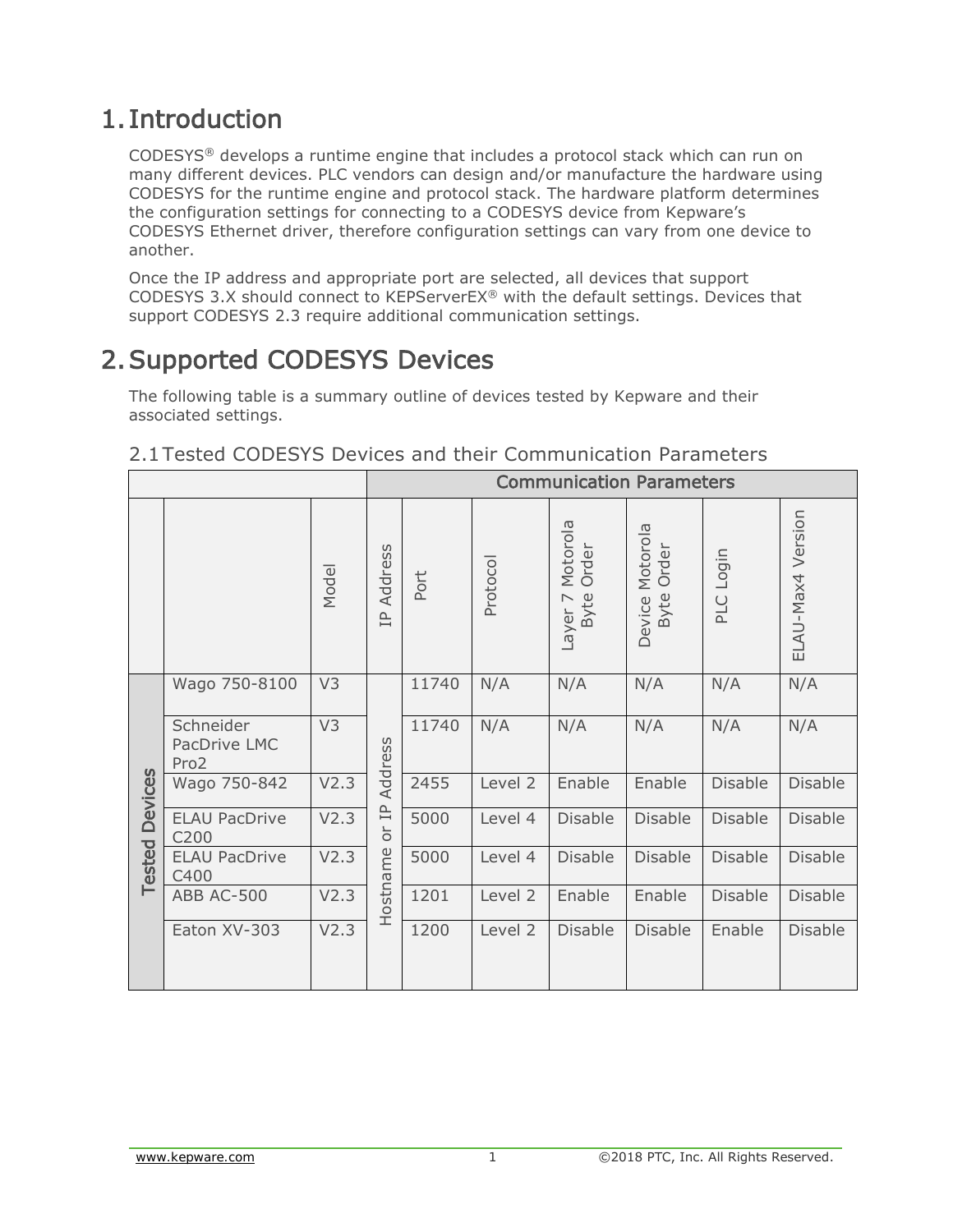## <span id="page-3-0"></span>3.Supported CODESYS Devices and their Manufacturers

The following tables list all of the supported CODESYS devices, based on data from www.codesys.com (updated November 2017).

#### <span id="page-3-1"></span>3.1All Devices Running CODESYS Runtime and their Associated Manufacturers

| Manufacturer                        | <b>Device</b>                            |
|-------------------------------------|------------------------------------------|
| 3S-Smart Software Solutions GmbH    | CODESYS Control RTE SL (for Beckhoff CX) |
| 3S-Smart Software Solutions GmbH    | CODESYS Control for BeagleBone SL        |
| 3S-Smart Software Solutions GmbH    | CODESYS Control for Raspberry Pi SL      |
| 3S-Smart Software Solutions GmbH    | CODESYS Control for IOT2000 SL           |
| 3S-Smart Software Solutions GmbH    | CODESYS Control for PFC100 SL            |
| 3S-Smart Software Solutions GmbH    | <b>CODESYS Control RTE SL</b>            |
| 3S-Smart Software Solutions GmbH    | CODESYS Control for PFC200 SL            |
| 3S-Smart Software Solutions GmbH    | <b>CODESYS Control Win SL</b>            |
| 3S-Smart Software Solutions GmbH    | CODESYS Control for emPC-A/iMX6 SL       |
| Advantech Europe B.V.               | <b>TPC-1881WP</b>                        |
| Advantech Europe B.V.               | APAX-5580                                |
| Advantech Europe B.V.               | ADAM-5560CDS                             |
| Advantech Europe B.V.               | <b>ADAM-5560CE</b>                       |
| Advantech Europe B.V.               | <b>UNO-2483G</b>                         |
| Advantech Europe B.V.               | <b>TPC-1581WP</b>                        |
| Advantech Europe B.V.               | <b>WA-CU1483G</b>                        |
| Advantech Europe B.V.               | <b>WA-CT1581W</b>                        |
| akYtec GmbH                         | akYtec SPK207                            |
| Altus Sistemas de Informáitica S.A. | <b>Nexto Series</b>                      |
| AMK Arnold Müller GmbH & Co. KG     | A4 AMKAMAC                               |
| AMK Arnold Müller GmbH & Co. KG     | A4 AMKAMAC                               |
| AMK Arnold Müller GmbH & Co. KG     | AMKASMART ISA                            |
| ASEM S.p.A.                         | PB5000                                   |
| ASEM S.p.A.                         | HT3400                                   |
| ASEM S.p.A.                         | PB3400                                   |
| ASEM S.p.A.                         | LBM2200                                  |
| ASEM S.p.A.                         | LBM3400                                  |
| ASEM S.p.A.                         | <b>LBM40</b>                             |
| ASEM S.p.A.                         | HT2200                                   |
| ASEM S.p.A.                         | PB3200                                   |
| ASEM S.p.A.                         | HT3000                                   |
| ASEM S.p.A.                         | LP3X                                     |
| ASEM S.p.A.                         | LP40                                     |
| ASEM S.p.A.                         | PB3000                                   |
| ASEM S.p.A.                         | <b>VK3200</b>                            |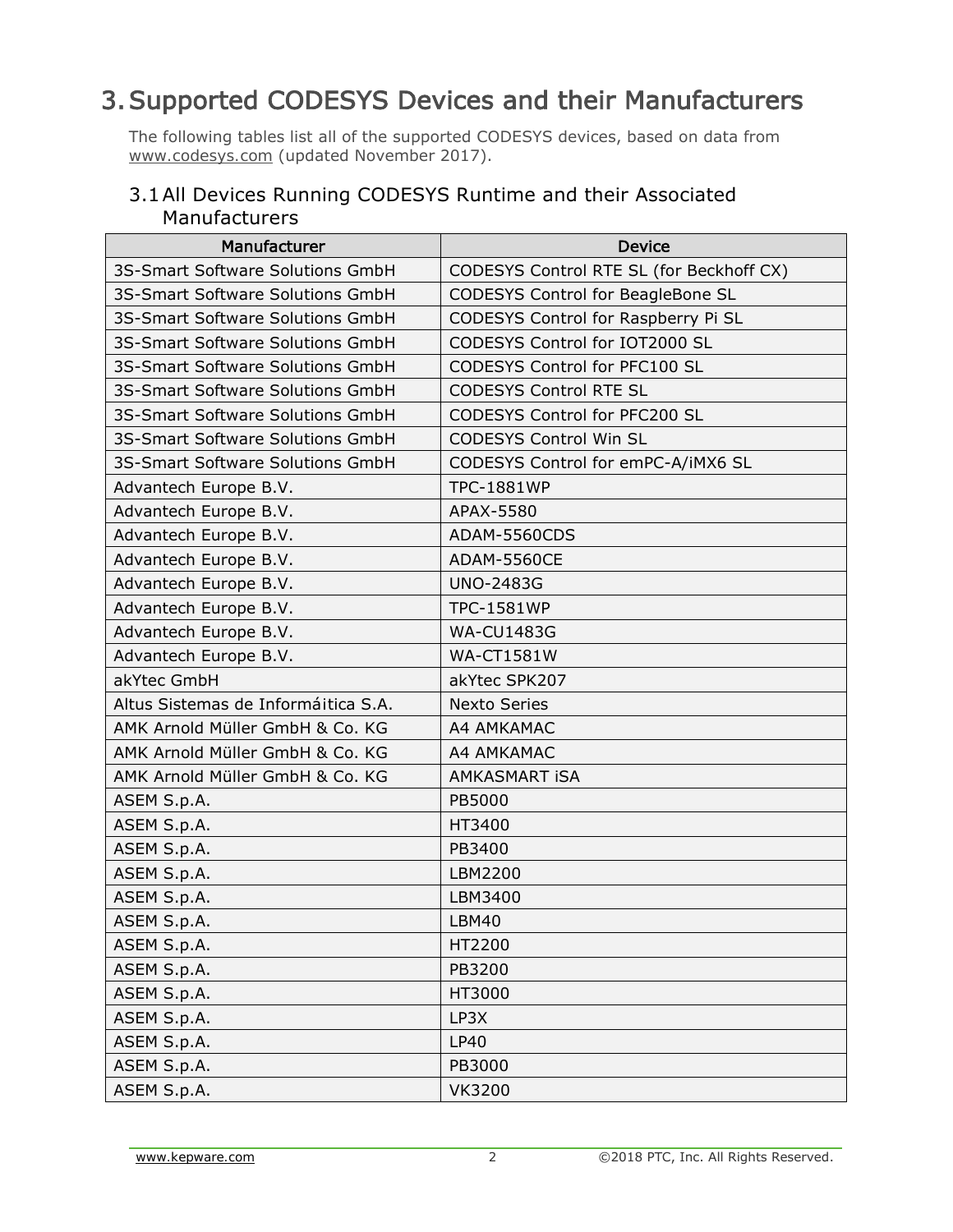| ASEM S.p.A.                    | PB2200                                |
|--------------------------------|---------------------------------------|
| ASEM S.p.A.                    | <b>VPC2200</b>                        |
| ASEM S.p.A.                    | LBM3300                               |
| ASEM S.p.A.                    | HT3200                                |
| ASEM S.p.A.                    | LP2200                                |
| ASEM S.p.A.                    | HT5000                                |
| Automata GmbH & Co. KG         | A2-PAC                                |
| Automata GmbH & Co. KG         | F3 Programmable Automation Controller |
| Automata GmbH & Co. KG         | K1 Controller (ARM)                   |
| <b>Beck IPC GmbH</b>           | com.tom BASIC                         |
| <b>Beck IPC GmbH</b>           | com.tom RADIO                         |
| <b>Beck IPC GmbH</b>           | com.tom M-BUS                         |
| <b>Beck IPC GmbH</b>           | <b>SC145</b>                          |
| <b>Beijer Electronics</b>      | X2 motion 10                          |
| <b>Beijer Electronics</b>      | Distributed control - PIO             |
| <b>Beijer Electronics</b>      | X2 control 10                         |
| <b>Beijer Electronics</b>      | X2 motion 7                           |
| <b>Beijer Electronics</b>      | X2 motion 12                          |
| Beijer Electronics             | X2 marine 7 SC                        |
| <b>Beijer Electronics</b>      | X2 control 15                         |
| <b>Beijer Electronics</b>      | X2 motion 4                           |
| <b>Beijer Electronics</b>      | X2 control 4                          |
| <b>Beijer Electronics</b>      | X2 motion 15                          |
| <b>Beijer Electronics</b>      | X2 control 7                          |
| <b>Beijer Electronics</b>      | X2 control 12                         |
| <b>Beijer Electronics</b>      | X2 marine 15 SC                       |
| <b>Berghof Automation GmbH</b> | DC2115                                |
| <b>Berghof Automation GmbH</b> | <b>ECC2200</b>                        |
| <b>Berghof Automation GmbH</b> | DC2007                                |
| <b>Berghof Automation GmbH</b> | <b>ECC 2220</b>                       |
| <b>Berghof Automation GmbH</b> | DC2004                                |
| <b>Berghof Automation GmbH</b> | EC1000                                |
| <b>Berghof Automation GmbH</b> | EC2250                                |
| <b>BIVIATOR AG</b>             | chimæra BC 800                        |
| <b>BIVIATOR AG</b>             | chim¦ra ct 064                        |
| <b>BIVIATOR AG</b>             | chim¦ra tc 057                        |
| <b>BIVIATOR AG</b>             | chim¦ra tc 048                        |
| <b>BIVIATOR AG</b>             | chim¦ra ct 048                        |
| Bizerba GmbH & Co. KG          | iS50 / iS50-Ex Weighing Terminal      |
| <b>Bosch Rexroth AG</b>        | IndraLogic XLC                        |
| Bosch Rexroth AG               | <b>IndraMotion MLC</b>                |
| <b>Bosch Rexroth AG</b>        | <b>IndraMotion MLD</b>                |
| <b>Brunner Elektronik AG</b>   | Micro Drive                           |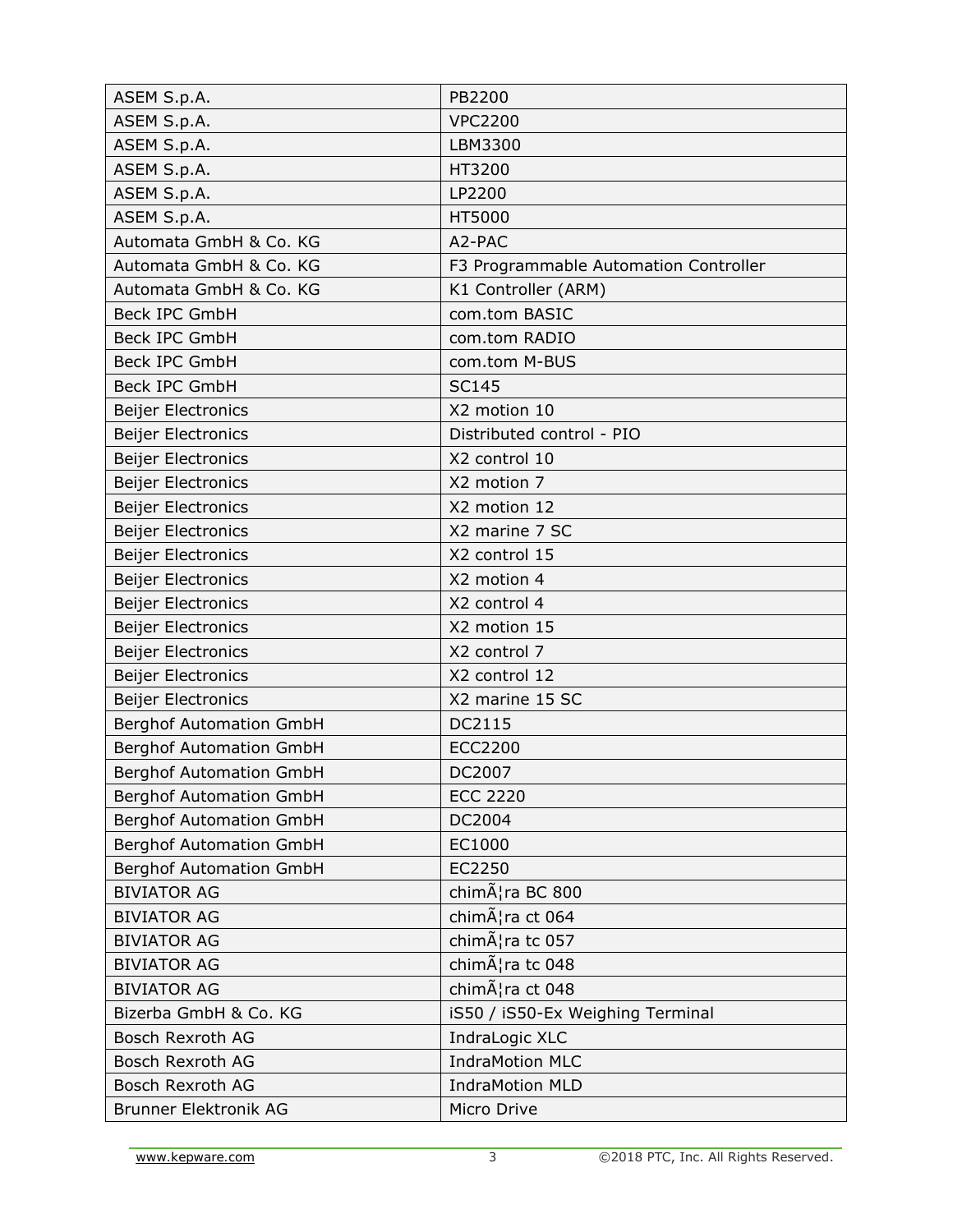| Brunner Elektronik AG             | Panel IPC                    |
|-----------------------------------|------------------------------|
| <b>CAM Technology Corporation</b> | PAC-510, PAC-520 and PAC-715 |
| <b>CAM Technology Corporation</b> | iPAC-530                     |
| Christ Elektronik GmbH            | Touch-it CE Front Panel      |
| CMZ SISTEMI ELETTRONICI S.r.l.    | FCT300                       |
| CMZ SISTEMI ELETTRONICI S.r.I.    | <b>FCT200</b>                |

### <span id="page-5-0"></span>3.2All Products Running CODESYS Runtime by Company

| Company                        | <b>Product</b>                            |
|--------------------------------|-------------------------------------------|
| CONTEC Co., Ltd.               | <b>CONPROSYS PAC series</b>               |
| CREVIS CO., LTD                | NA-9372                                   |
| CrossControl AB                | <b>CCpilot VC</b>                         |
| CrossControl AB                | CrossCore XM                              |
| CrossControl AB                | CrossFire SX                              |
| CrossControl AB                | <b>CCpilot XS</b>                         |
| <b>CrossControl AB</b>         | <b>CCpilot XA</b>                         |
| <b>CrossControl AB</b>         | <b>CCpilot VA</b>                         |
| CrossControl AB                | <b>CCpilot XM</b>                         |
| Datawatt BV                    | D05-MRTU                                  |
| DEIF Wind Power Technology     | <b>AWC 500</b>                            |
| <b>Eaton Automation AG</b>     | XC-CPU202                                 |
| <b>Eaton Automation AG</b>     | HMI-PLC XVS-400 series                    |
| <b>Eaton Automation AG</b>     | HMI-PLC XV-102 series                     |
| <b>Eaton Automation AG</b>     | HMI-PLC XV-152 series                     |
| <b>Eaton Automation AG</b>     | HMI-PLC XV-303 series                     |
| <b>Eaton Automation AG</b>     | HMI-PLC XV-400 series                     |
| <b>ECKELMANN AG</b>            | ISOBUS Job Computer                       |
| <b>ECKELMANN AG</b>            | <b>EXC880</b>                             |
| <b>ECKELMANN AG</b>            | <b>Compact Operator and Control Units</b> |
| <b>ECKELMANN AG</b>            | EXC88                                     |
| EleSy Company                  | ELSYMA-M01                                |
| EleSy Company                  | <b>ELSY-TMK</b>                           |
| elrest Automationssysteme GmbH | visio control P412                        |
| elrest Automationssysteme GmbH | combo control CM110                       |
| elrest Automationssysteme GmbH | combo control CM100                       |
| elrest Automationssysteme GmbH | visio control P205                        |
| elrest Automationssysteme GmbH | visio control PMC408                      |
| elrest Automationssysteme GmbH | visio control P303                        |
| elrest Automationssysteme GmbH | robusto control RMC501                    |
| elrest Automationssysteme GmbH | visio control P090                        |
| elrest Automationssysteme GmbH | combo control CM211                       |
| elrest Automationssysteme GmbH | visio control PMC410                      |
| elrest Automationssysteme GmbH | robusto control RMC500                    |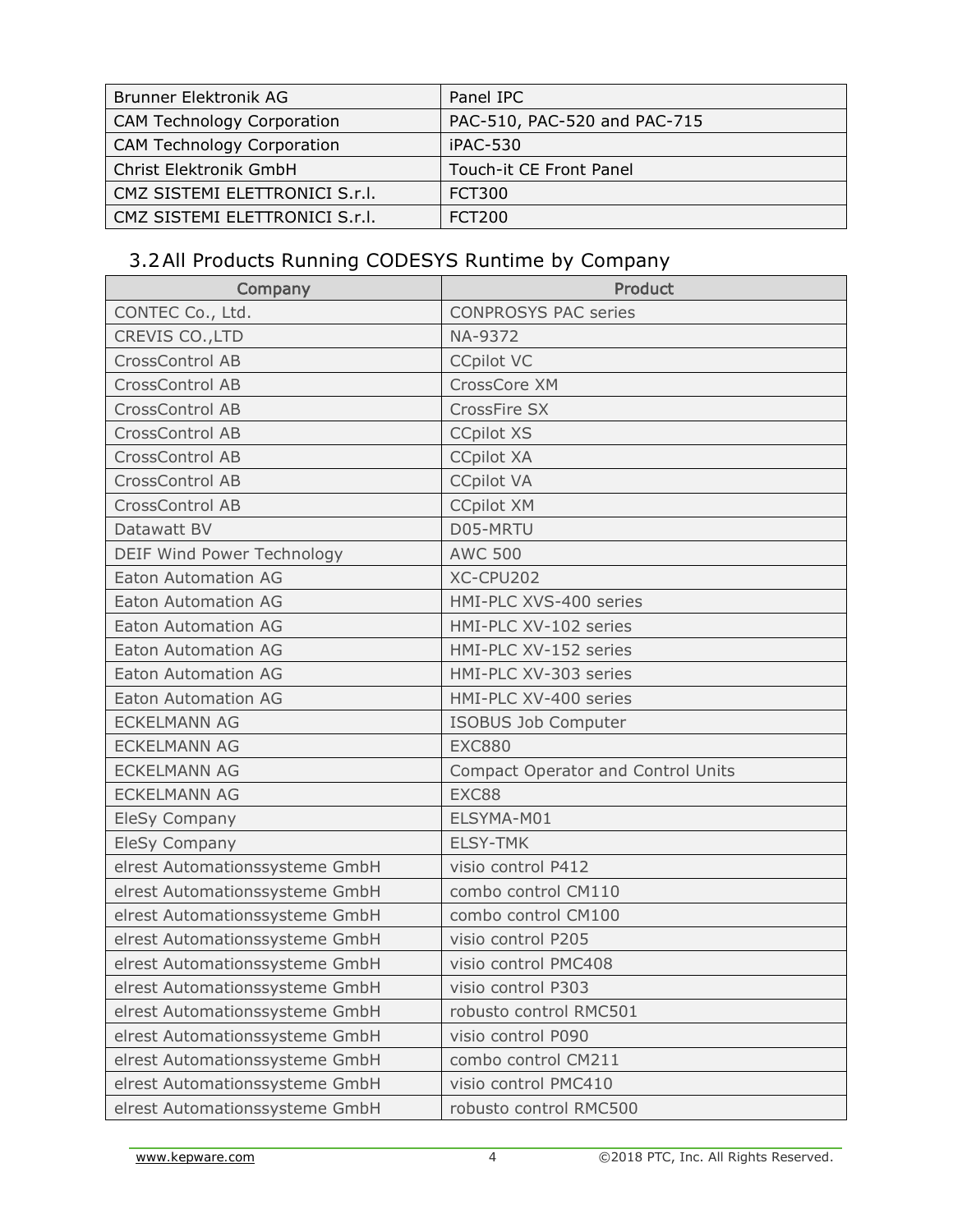| elrest Automationssysteme GmbH  | visio control P715                            |
|---------------------------------|-----------------------------------------------|
| elrest Automationssysteme GmbH  | robusto control RMC503                        |
| elrest Automationssysteme GmbH  | visio control PMC405                          |
| elrest Automationssysteme GmbH  | visio control P203                            |
| epis Automation GmbH & Co. KG   | smart9 T043E, T070E, T104 E                   |
| epis Automation GmbH & Co. KG   | econ9 PLC i4-100                              |
| epis Automation GmbH & Co. KG   | cosys9 S101B, S101E, S201B, S201E             |
| <b>ESA AUTOMATION</b>           | <b>EW100AB</b>                                |
| <b>ESA AUTOMATION</b>           | <b>EW100AC</b>                                |
| Eurotherm by Schneider Electric | $E+PLC100$                                    |
| Eurotherm by Schneider Electric | $E+PLC400$                                    |
| exceet electronics AG           | CP-70                                         |
| exceet electronics AG           | CP-101                                        |
| exceet electronics AG           | eEP-M-CPU E3845                               |
| exceet electronics AG           | CU-i.MX6                                      |
| exceet electronics AG           | eEP-M-CPU E3825                               |
| exceet electronics AG           | eEP-CP-70w                                    |
| exceet electronics AG           | eEP-CP-154w                                   |
| exceet electronics AG           | <b>UCP-43</b>                                 |
| exceet electronics AG           | <b>UCU-270</b>                                |
| exceet electronics AG           | CP-156                                        |
| exceet electronics AG           | UCP-43/70p                                    |
| exceet electronics AG           | i.MX6 UltraLite SoM                           |
| exceet electronics AG           | <b>UCP-70</b>                                 |
| exceet electronics AG           | $CU-100$                                      |
| exceet electronics AG           | eEP-M-CPU iMX6                                |
| exceet electronics AG           | $UCP-43q$                                     |
| exceet electronics AG           | eEP-CU                                        |
| <b>EXOR Deutschland GmbH</b>    | eTOP Series 500 Glass - Harsh Environmnet HMI |
| <b>EXOR Deutschland GmbH</b>    | eTOP507-PLC                                   |
| <b>EXOR Deutschland GmbH</b>    | eTOP507G-PLC                                  |
| <b>EXOR Deutschland GmbH</b>    | eTOP Series 500 - Standard HMI                |
| <b>EXOR Deutschland GmbH</b>    | eTOP Series 600 - True Glass HMI              |
| <b>EXOR Deutschland GmbH</b>    | eTOP500                                       |
| Festo AG & Co. KG               | CPX-CEC-M1                                    |
| Festo AG & Co. KG               | CPX-E                                         |
| Festo AG & Co. KG               | CPX-CEC-C1                                    |
| Festo AG & Co. KG               | <b>CDPX</b>                                   |
| Festo AG & Co. KG               | <b>CECC</b>                                   |
| Festo AG & Co. KG               | CPX-CEC                                       |
| Googol Technology (SZ) Limited  | <b>CPAC</b>                                   |
| Grossenbacher Systeme AG        | EP-370 5.7 bis 15"                            |
| Hans Turck GmbH & Co. KG        | BL67-PG-EN-V3-WV                              |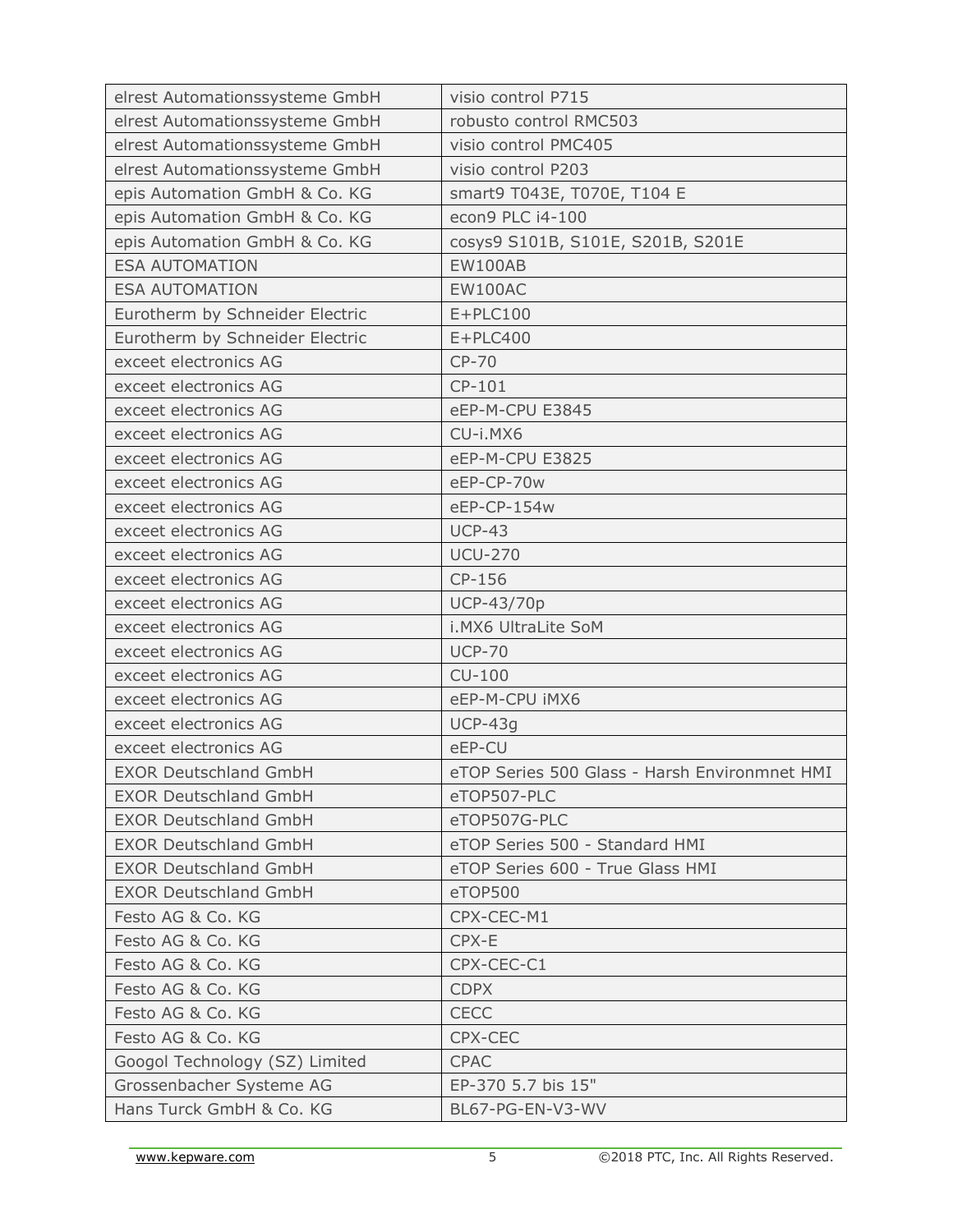| Hans Turck GmbH & Co. KG                                 | BL67-PG-EN-V3                                               |
|----------------------------------------------------------|-------------------------------------------------------------|
| Hans Turck GmbH & Co. KG                                 | BL20-PG-EN-V3                                               |
| Hans Turck GmbH & Co. KG                                 | TX507-P3CV01                                                |
| Hans Turck GmbH & Co. KG                                 | TX513-P3CV01                                                |
| Hans Turck GmbH & Co. KG                                 | TBEN-L4-PLC-11                                              |
| Hans Turck GmbH & Co. KG                                 | VT250-57P-L7-DPM                                            |
| Hans Turck GmbH & Co. KG                                 | VT250-57C-L7-IPM                                            |
| Hans Turck GmbH & Co. KG                                 | VT250-57C-L7-COM                                            |
| Hans Turck GmbH & Co. KG                                 | VT250-57C-L7-DNM                                            |
| Hans Turck GmbH & Co. KG                                 | BL20-PG-EN-V3-WV                                            |
| Hans Turck GmbH & Co. KG                                 | TBEN-L5-PLC-10                                              |
| Hans Turck GmbH & Co. KG                                 | TBEN-L5-PLC-11                                              |
| Hans Turck GmbH & Co. KG                                 | TBEN-L4-PLC-10                                              |
| Hans Turck GmbH & Co. KG                                 | VT250-57P-L7-PNM                                            |
| Hans Turck GmbH & Co. KG                                 | TX510-P3CV01                                                |
| <b>HEINZMANN GmbH &amp; Co. KG</b>                       | XIOS UC1                                                    |
| Hitachi Europe GmbH                                      | Micro-EHV+ MV-A40DR                                         |
| Hitachi Europe GmbH                                      | HX Series HX-CP1S08                                         |
| Hitachi Europe GmbH                                      | HX Series HX-CP1H16                                         |
| Hitachi Europe GmbH                                      | Micro-EHV+ MV-D64DR                                         |
| Hitachi Europe GmbH                                      | Micro-EHV+ MV-D40DR                                         |
| Hitachi Europe GmbH                                      | EHV+ Series EHV-CPU1102                                     |
| Hitachi Europe GmbH                                      | Micro-EHV+ MV-D40DTPS                                       |
| Hitachi Europe GmbH                                      | Micro-EHV+ MV-D64DTPS                                       |
| Hitachi Europe GmbH                                      | Micro-EHV+ MV-A64DR                                         |
| Hitachi Europe GmbH                                      | EHV+ Series EHV-CPU1025                                     |
| Hottinger Baldwin Messtechnik GmbH                       | <b>PMX</b>                                                  |
| <b>IDS GmbH</b>                                          | <b>ACOS 720</b>                                             |
| <b>IDS GmbH</b>                                          | <b>ACOS 750</b>                                             |
| ifm electronic gmbh                                      | SmartSPS AC1411/12 (AS-i, Profibus-DP-Slave)                |
| ifm electronic gmbh                                      | SmartSPS AC1421/22 (AS-i, EtherNet/IP-Device)               |
| ifm electronic gmbh                                      | SmartSPS AC1403/04 (AS-i, Profinet-Device)                  |
| ifm electronic gmbh                                      | fehlersichere SmartSPS AC402S (AS-i, Profinet-<br>Device)   |
| ifm electronic gmbh                                      | SmartSPS AC1401/02 (AS-i, Profinet-Device)                  |
| ifm electronic gmbh                                      | fehlersichere SmartSPS AC412S (AS-i, Profibus-<br>DP-Slave) |
| ifm electronic gmbh                                      | fehlersichere SmartSPS AC432S (AS-i, EtherCAT-<br>Slave)    |
| ifm electronic gmbh                                      | SmartSPS AC1433/34 (AS-i, EtherCAT-Slave)                   |
| ifm electronic gmbh                                      | fehlersichere SmartSPS AC422S (AS-i,<br>EtherNet/IP-Device) |
| ifm electronic gmbh                                      | SmartSPS AC1423/24 (AS-i, EtherNet/IP-Device)               |
| INTER CONTROL - Hermann Köhler<br>Elektrik GmbH & Co. KG | digsy HMI                                                   |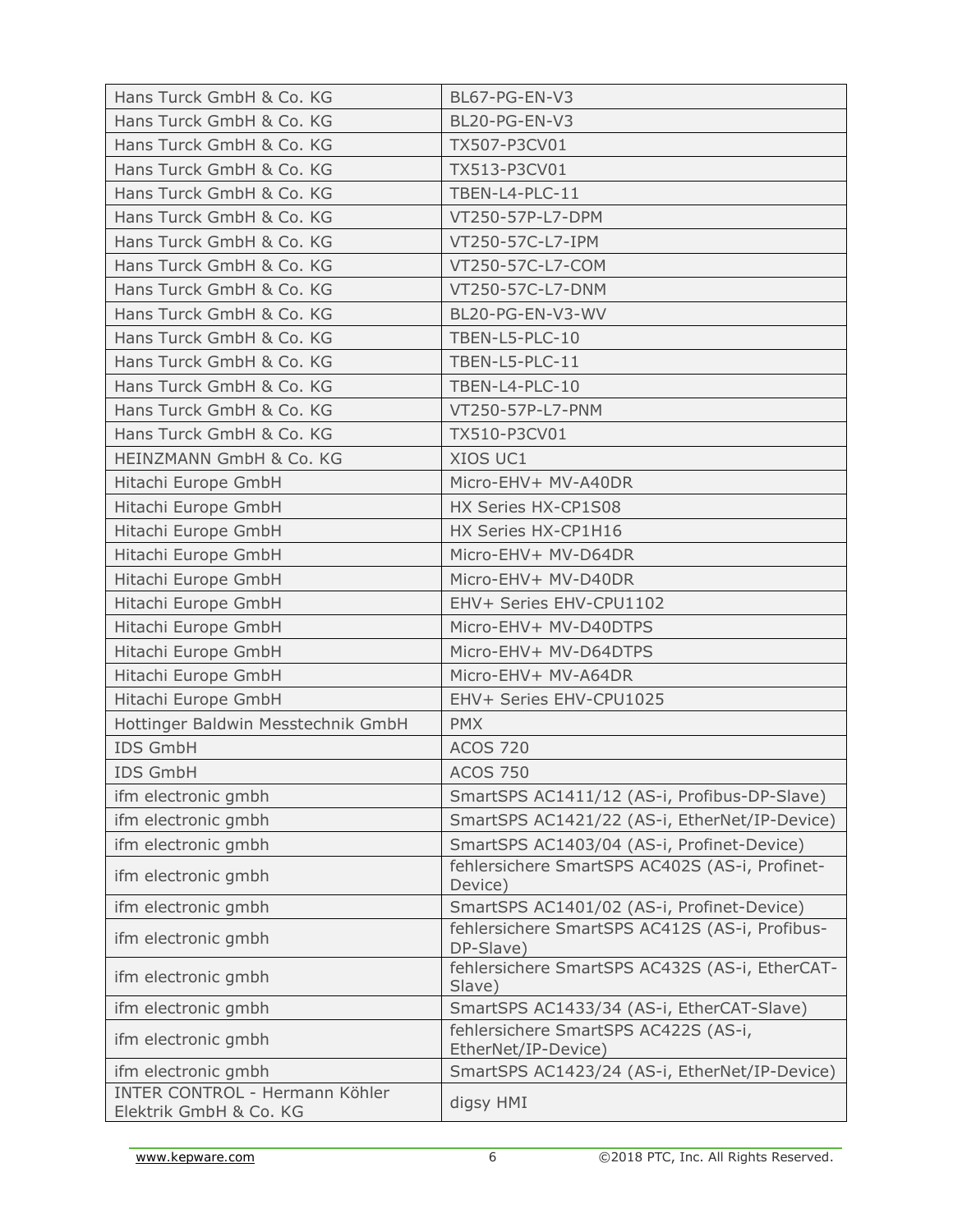| INTER CONTROL - Hermann Köhler<br>Elektrik GmbH & Co. KG | digsy MTC-GB                                         |
|----------------------------------------------------------|------------------------------------------------------|
| INTER CONTROL - Hermann Köhler<br>Elektrik GmbH & Co. KG | digsy fusion S                                       |
| INTER CONTROL - Hermann Köhler<br>Elektrik GmbH & Co. KG | digsy fusion G                                       |
| INTER CONTROL - Hermann Köhler<br>Elektrik GmbH & Co. KG | digsy MTC                                            |
| Janz Tec AG                                              | emVIEW-12T                                           |
| Janz Tec AG                                              | $emPC-CX+$                                           |
| Janz Tec AG                                              | emPC-CXR                                             |
| Janz Tec AG                                              | emPC-A/RPI3                                          |
| Janz Tec AG                                              | emPC-A/iMX6                                          |
| Janz Tec AG                                              | emVIEW-7/RPI3                                        |
| Janz Tec AG                                              | emVIEW-15WT                                          |
| Janz Tec AG                                              | $emPC-CX+/ET$                                        |
| Janz Tec AG                                              | $emPC-X$                                             |
| Janz Tec AG                                              | emVIEW-15T                                           |
| Janz Tec AG                                              | emVIEW-8T                                            |
| Janz Tec AG                                              | emVIEW-6T                                            |
| Janz Tec AG                                              | emPC-A500                                            |
| JUMO GmbH & Co. KG                                       | <b>JUMO mTRON T</b>                                  |
| <b>KEB Automation KG</b>                                 | KEB COMBICONTROL C6 ECON Box/BM                      |
| <b>KEB Automation KG</b>                                 | KEB COMBICONTROL C6 COMPACT                          |
| <b>KEB Automation KG</b>                                 | KEB COMBICONTROL C6 ECON Panel                       |
| <b>KEB Automation KG</b>                                 | KEB COMBICONTROL C6 PERFORM Box                      |
| <b>KEB Automation KG</b>                                 | KEB COMBIVERT H6 CONTROL UNIT                        |
| <b>KEB Automation KG</b>                                 | <b>KEB COMBIVERT P6</b>                              |
| <b>KEB Automation KG</b>                                 | KEB COMBICONTROL C6 PERFORM Panel                    |
| <b>KEB Automation KG</b>                                 | KEB COMBICONTROL C6 HMI LC                           |
| <b>KEBA AG</b>                                           | KeMotion                                             |
| Kendrion Kuhnke Automation GmbH                          | Kuhnke Scout 1206                                    |
| Kendrion Kuhnke Automation GmbH                          | Kuhnke Scout 705                                     |
| Kendrion Kuhnke Automation GmbH                          | Kuhnke Scout 1006                                    |
| Kendrion Kuhnke Automation GmbH                          | Kuhnke Scout 1005                                    |
| Kendrion Kuhnke Automation GmbH                          | Kuhnke Vico 703 HMI                                  |
| Kendrion Kuhnke Automation GmbH                          | Kuhnke Vico 706 HMI                                  |
| Kendrion Kuhnke Automation GmbH                          | Kuhnke CODESYS Starterkit PLC & Motion               |
| Kendrion Kuhnke Automation GmbH                          | Kuhnke Scout 706                                     |
| Kendrion Kuhnke Automation GmbH                          | Kuhnke CODESYS Starterkit PLC & IO                   |
| Kendrion Kuhnke Automation GmbH                          | Kuhnke Scout 1205                                    |
| Kendrion Kuhnke Automation GmbH                          | Kuhnke CODESYS Starterkit Panel PLC &<br>EtherCAT IO |
| Kendrion Kuhnke Automation GmbH                          | Kuhnke Econo 206                                     |
| Kendrion Kuhnke Automation GmbH                          | Kuhnke Controller 113                                |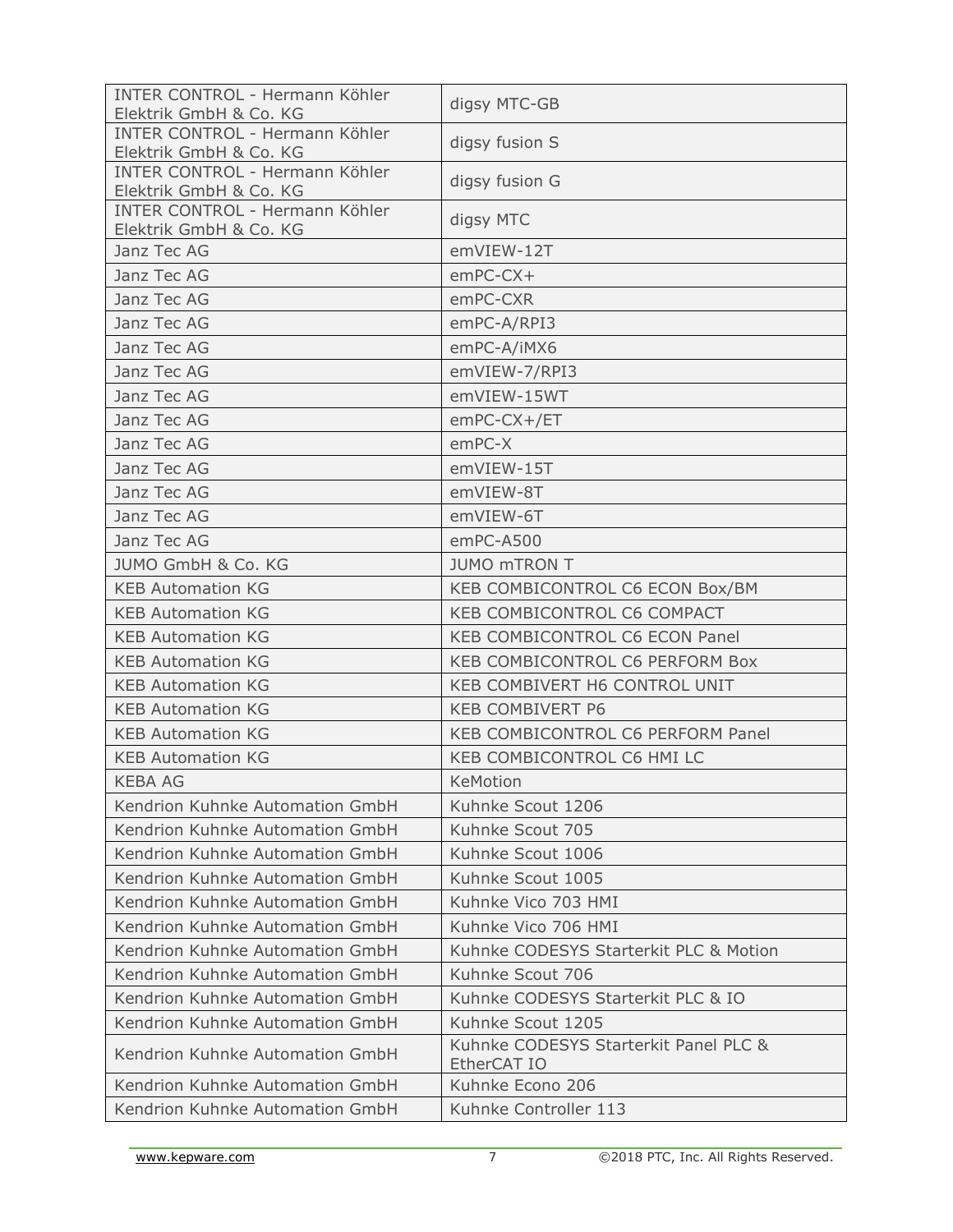| Kendrion Kuhnke Automation GmbH             | Kuhnke FIO Safety PLC                    |
|---------------------------------------------|------------------------------------------|
| Kendrion Kuhnke Automation GmbH             | Kuhnke Controller 116                    |
| Lenze Automation GmbH                       | Controller 3200 C                        |
| Lenze Automation GmbH                       | Controller p500                          |
| Liebherr-Elektronik GmbH                    | <b>Compact Control Unit</b>              |
| <b>LTI Motion GmbH</b>                      | ServoOne                                 |
| <b>LTI Motion GmbH</b>                      | MotionOne CM                             |
| Mitsubishi Electric EUROPE B.V.             | Q12DCCPU-V - iQ Platform C Controller    |
| MKT Modulare Komponenten Technik            | CODESYS-ARM11 IP20                       |
| MKT Modulare Komponenten Technik            | CODESYS-ARM11/HMI                        |
| Motorola Solutions Israel Ltd.              | <b>ACE1000</b>                           |
| NAP automotive Produkte GmbH                | <b>MCA430</b>                            |
| <b>NEXCOM</b>                               | <b>IPPC 1640P</b>                        |
| <b>NEXCOM</b>                               | <b>APPC 0840T</b>                        |
| <b>NEXCOM</b>                               | <b>NIFE 200</b>                          |
| <b>NEXCOM</b>                               | <b>NIFE 100</b>                          |
| <b>NEXCOM</b>                               | <b>IPPC 2160P</b>                        |
| <b>NEXCOM</b>                               | <b>APPC 1245T</b>                        |
| Nidec Control Techniques Limited            | Unidrive M200 AC drive                   |
| Nidec Control Techniques Limited            | Unidrive M700 AC drive                   |
| Nidec Control Techniques Limited            | Unidrive M701 AC drive                   |
| Nidec Control Techniques Limited            | MCi200 option module                     |
| Nidec Control Techniques Limited            | Unidrive M702 AC drive                   |
| Nidec Control Techniques Limited            | Unidrive M600 AC drive                   |
| Nidec Control Techniques Limited            | Unidrive M300 AC drive                   |
| Nidec Control Techniques Limited            | Unidrive M400 AC drive                   |
| <b>NIVUS GmbH</b>                           | NivuLink                                 |
| Num AG                                      | Flexium+/Flexium                         |
| Parker Hannifin GmbH                        | PAC Parker Automation Controller         |
| <b>PsiControl Mechatronics</b>              | iLo Controller Platform                  |
| Qube Solutions UG                           | PiXtend                                  |
| <b>Qube Solutions UG</b>                    | PiXtend V2                               |
| Research Laboratory of Design               |                                          |
| Automation                                  | NScon-CE-I                               |
| Research Laboratory of Design               | NLcon-CED10                              |
| Automation<br>Research Laboratory of Design |                                          |
| Automation                                  | NLcon-CED7                               |
| Research Laboratory of Design               | NLcon-CE-485-I                           |
| Automation                                  |                                          |
| Research Laboratory of Design<br>Automation | NLcon-CED15                              |
| Ritter Elektronik GmbH                      | EL392                                    |
| SBS S.p.A.                                  | EK-IA1-TP Codesys PLC with KNX interface |
| Schneider Automation S.A.S.                 | Modicon ATV-IMC                          |
|                                             |                                          |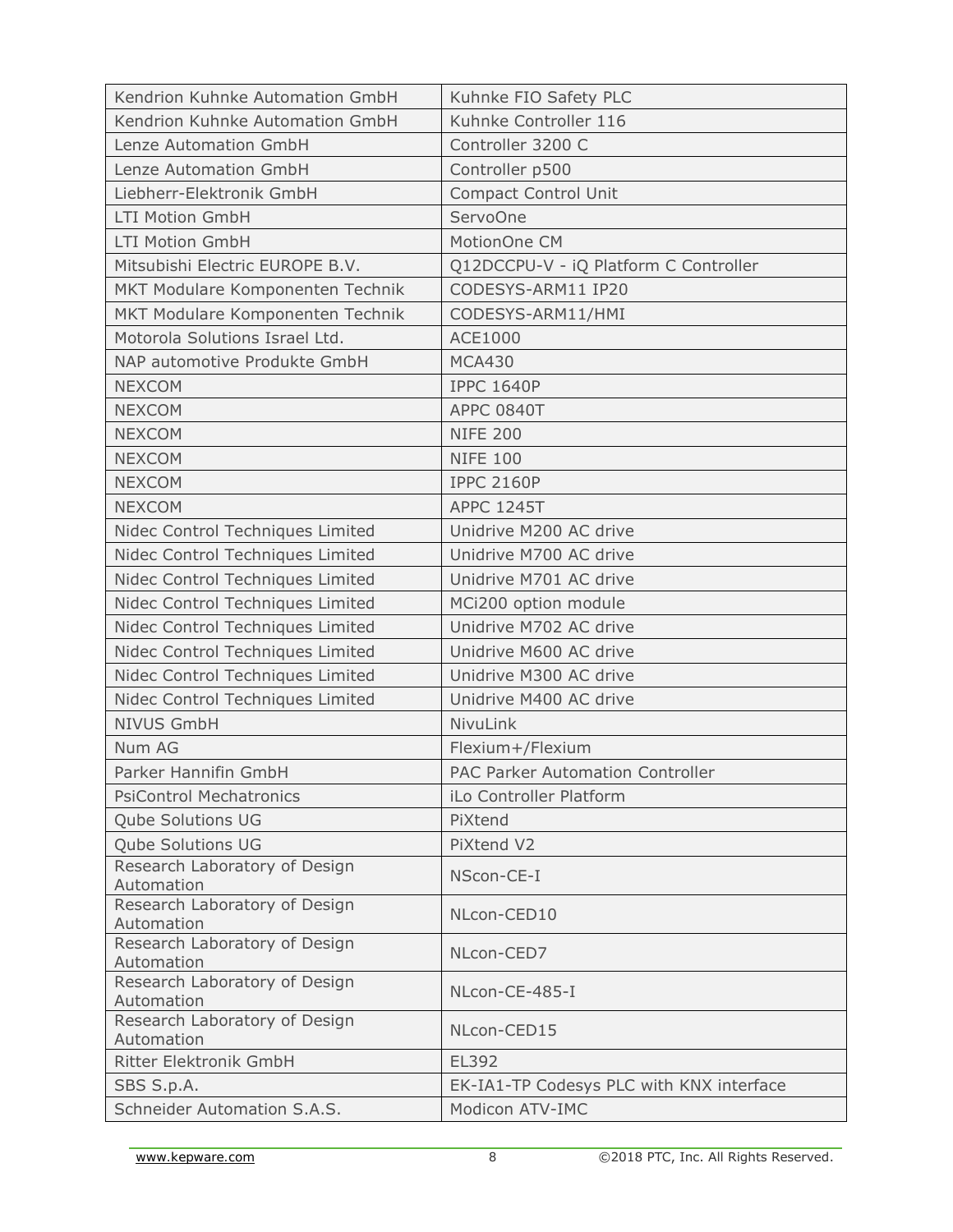| Schneider Automation S.A.S.              | PacDrive 3 (ELAU)                     |
|------------------------------------------|---------------------------------------|
| Schneider Automation S.A.S.              | Modicon M258                          |
| Schneider Automation S.A.S.              | Modicon M251                          |
| Schneider Automation S.A.S.              | Modicon M241                          |
| Schneider Automation S.A.S.              | <b>HMISCU</b>                         |
| <b>Schneider Automation S.A.S.</b>       | Modicon LMC058                        |
| Schraml GmbH                             | <b>FWL-411</b>                        |
| Schraml GmbH                             | <b>FWL-49X</b>                        |
| Schraml GmbH                             | <b>FWL-45X</b>                        |
| Schubert System Elektronik GmbH          | Prime Cube ECM                        |
| Schubert System Elektronik GmbH          | Prime Cube ACM                        |
| SchulerControl GmbH                      | <b>SC460</b>                          |
| SchulerControl GmbH                      | <b>SC220</b>                          |
| Sensor-Technik Wiedemann GmbH            | ESX-3CS                               |
| Sensor-Technik Wiedemann GmbH            | ESX-3XL                               |
| Sensor-Technik Wiedemann GmbH            | ESX-3XM                               |
| Sensor-Technik Wiedemann GmbH            | ESX-4CS                               |
| Sensor-Technik Wiedemann GmbH            | ESX-3CM                               |
| Sensor-Technik Wiedemann GmbH            | <b>BCX</b>                            |
| Servotronix Motion Control Ltd.          | softMC 7                              |
| Servotronix Motion Control Ltd.          | softMC 3                              |
| sm motion control gmbh                   | smmx.tp12                             |
| sm motion control gmbh                   | smmx.mac                              |
| sm motion control gmbh                   | smmx.tp7                              |
| sm motion control gmbh                   | smmx.tp15                             |
| <b>SMART IN OVATION GmbH</b>             | <b>SMARTcontrol Touch</b>             |
| Sontheim Industrie Elektronik GmbH       | IPC-FlexControl                       |
| Sontheim Industrie Elektronik GmbH       | eControl nano                         |
| Sontheim Industrie Elektronik GmbH       | eControl micro                        |
| STÄ-BER ANTRIEBSTECHNIK GmbH &<br>Co. KG | MC6x01NT                              |
| STÄ-BER ANTRIEBSTECHNIK GmbH &<br>Co. KG | MC6x01CT                              |
| STÃ-BER ANTRIEBSTECHNIK GmbH &<br>Co. KG | MC6x15CA                              |
| STÃ-BER ANTRIEBSTECHNIK GmbH &<br>Co. KG | MC6x05CA                              |
| STÃ-BER ANTRIEBSTECHNIK GmbH &<br>Co. KG | MC6x11CT                              |
| <b>SYS TEC electronic GmbH</b>           | PLCcore-iMX35 CODESYS                 |
| SYS TEC electronic GmbH                  | Development Kit PLCcore-iMX35 CODESYS |
| <b>Syslogic Group</b>                    | s2409                                 |
| Syslogic Group                           | s734                                  |
| <b>Syslogic Group</b>                    | <b>TPA206</b>                         |
| SysTec GmbH                              | <b>IT9000E</b>                        |